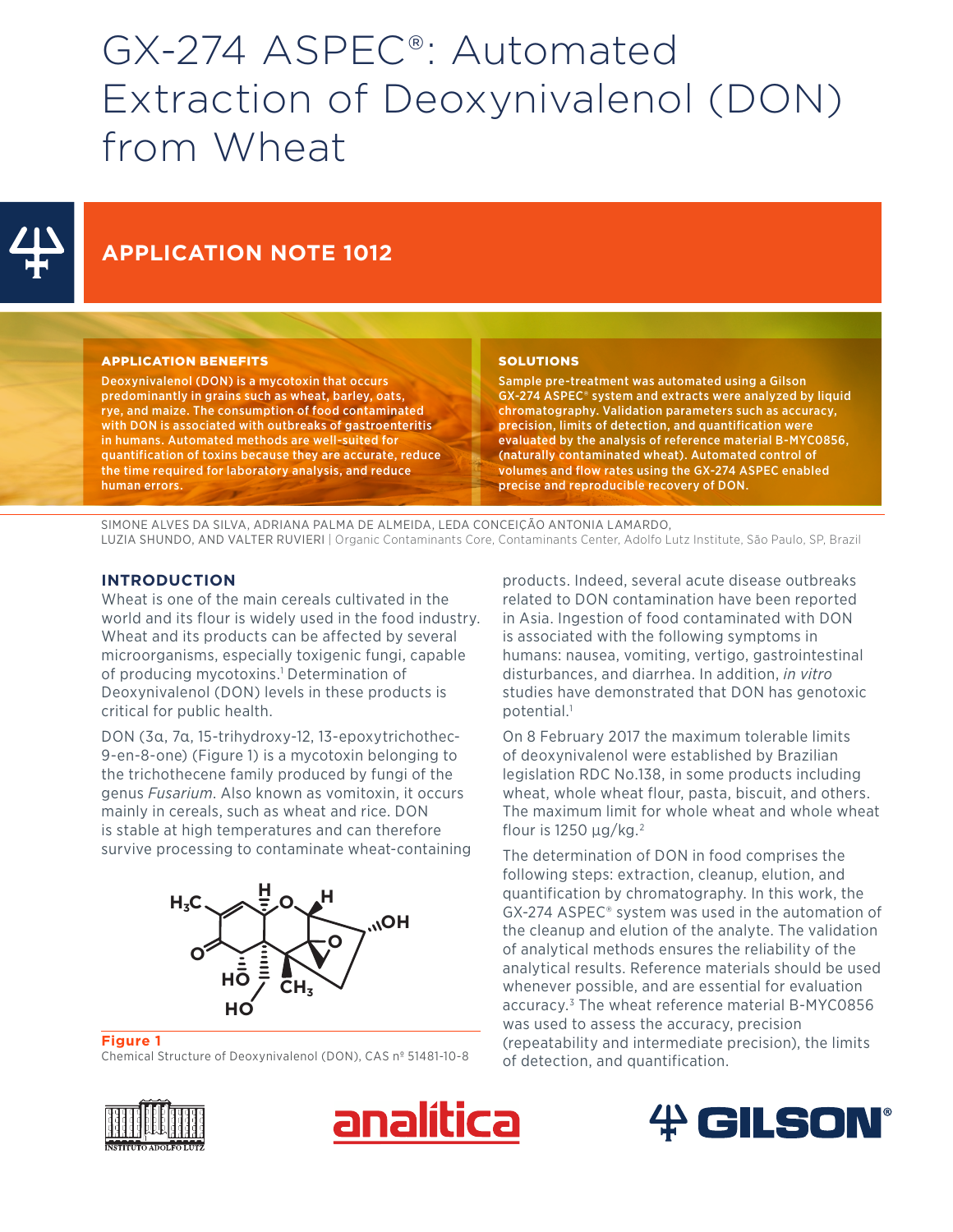# **MATERIALS AND METHODS**

## **Chemicals and Reagents**

Chromatography-grade methanol and acetonitrile were obtained from Merck, Darmstadt, Germany. DON (D0156) was obtained from Sigma Aldrich, St. Louis, MO, USA. Naturally contaminated wheat flour with a DON certified value of 877  $\mu$ g/kg  $\pm$  23  $\mu$ g/kg was obtained from LGC Standards (Wesel, Germany) (B-MYC0856).

# **Instrumentation**

Automated sample preparation, and subsequent separation and detection, were carried out using the following instrumentation:

- Gilson GX-274 ASPEC<sup>®</sup>, an automated solid phase extraction system, which comprises a liquid handler and two dual syringe pumps. (Gilson, Inc.; Middleton, WI, USA)
- Alliance 2695 HPLC System, which comprises a pump, autosampler, degasser, oven, and diode array detector (Model 2475). (Waters Corporation; Milford, MA, USA)
- Horizon Shaker KS501 (IKA Labortechnik; Staufen, Germany)
- Centrifuge NT 812 (Nova Técnica; Piracicaba, Brazil)
- Milli-Q water purification and filtration system. (Millipore; Bedford, MA, USA)
- Concentrator 5301 (Eppendorf; Hamburg, Germany)

# **Columns**

- DonStar™ R immunoaffinity cartridge (PN COIAC5004). (Romer Labs; Union, MO, USA)
- C18 reverse phase analytical column (PN R0086200C5), Microsorb-MV 100-5, 250 x 4.6 mm, 5 µm. (Varian Medical Systems; Walnut Creek, CA)
- C18 reverse phase guard column, ZORBAX, 4 x 3 mm. (Agilent Technologies; Palo Alto, CA, USA)

# **Method**

100 mL of deionized water with resistivity of 18 MΩ.cm was added to 12.5 g of the sample and the mixture was shaken on a horizontal shaker table for 30 min at 200 rpm. The sample was then transferred to polypropylene (PP) centrifuge tubes and centrifuged at 3,000 rpm for 10 minutes. The supernatant was filtered through microfiber paper. The filtrate was collected in 10 mL test tubes and transferred to the GX-274 ASPEC system for cleanup. DonStar™ R immunoaffinity cartridges were

pre-sealed with Gilson 3 mL sealing caps. Sample preparation on the GX-274 ASPEC system was divided into two steps under Gilson TRILUTION® LH software control: cleanup and elution (Figure 2).



#### **Figure 2**

Steps in the TRILUTION® LH Software: Cleanup of the Extract and Elution of DON

# Summary of the Automated Sample Preparation *Step 1: Cleanup*

- Load 2 mL of the filtered aqueous extract onto the cartridges at a flow rate of 0.5 mL/min.
- Wash cartridges with  $2 \times 10$  mL of ultrapure water at a flow rate of 2 mL/min.
- Dry by centrifugation in the concentrator at 1,400 rpm for 5 min. Because of the low pressure of the nitrogen gas in the laboratory, the cartridges were removed from the Gilson system.

# *Step 2: Elution*

Reload the cartridges in the Gilson system. Elute DON with 2 mL of methanol at a flow rate of 0.5 mL/min. Collect the eluate in 5 mL test tubes.

The test tubes were withdrawn from the system and the solvent was evaporated to dryness in a water bath at 45°C under N2 flow. The dried extract was dissolved in 1.0 mL of water, by vortexing, and filtered through a 0.45 μm PTFE membrane. The filtrate was collected for further liquid chromatographic analysis. DON quantification was performed by an external standardization method.

# Chromatographic Conditions

- Mobile phase: water:methanol:acetonitrile (80:15:5; v/v/v)
- Flow rate: 0.7 mL/min
- Column temperature: 30°C
- Injection volume: 50 µL
- Detection: ultraviolet at 220 nm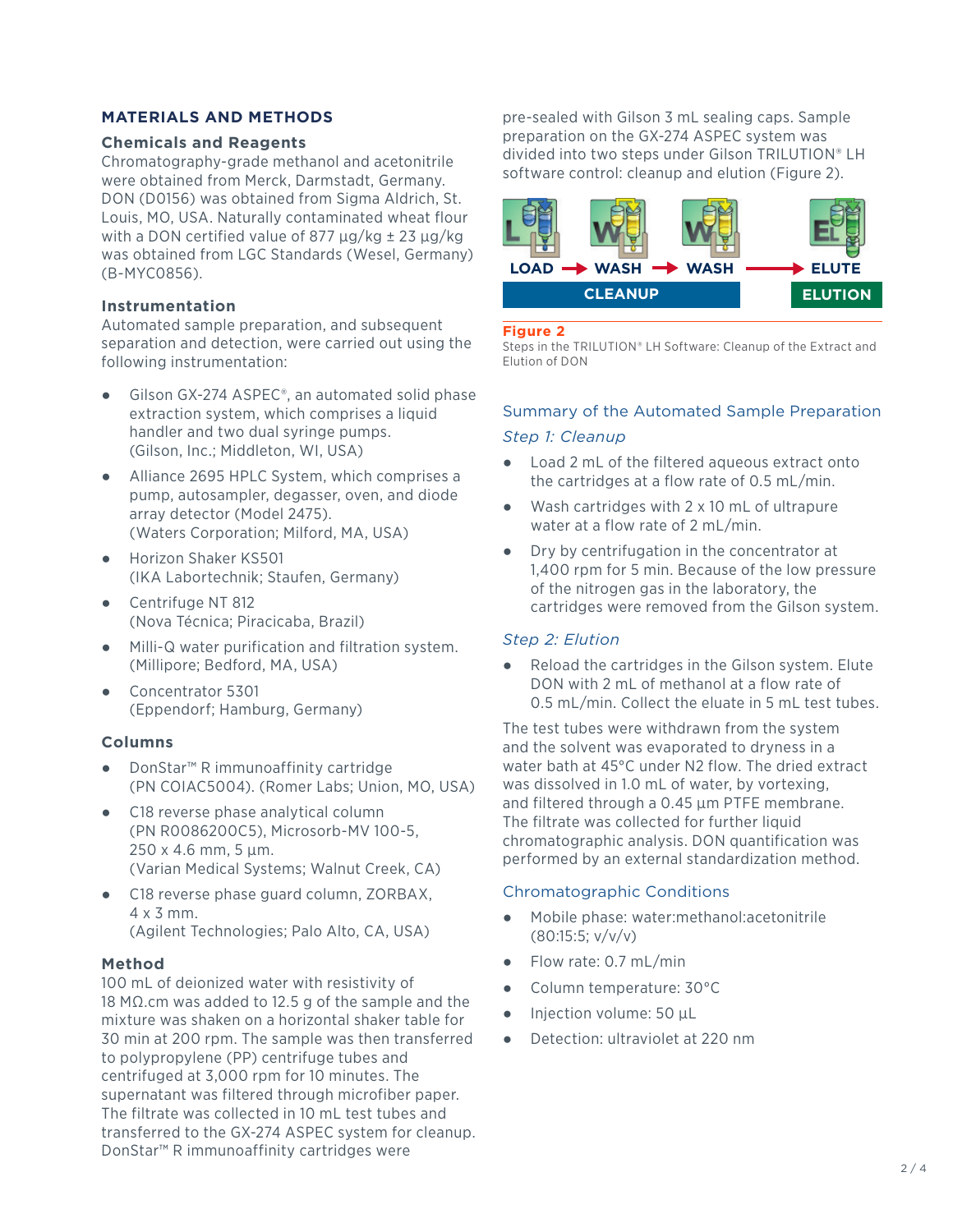#### **RESULTS AND DISCUSSION**

We report the automation of a sample preparation method for isolation of DON from wheat samples. Cleanup and elution steps were automated using a GX-274 ASPEC® system. DON determination was done using an HPLC method. The chromatogram resulting from the analysis of a wheat sample shows that matrix background removal was efficient when using the immunoaffinity cartridge for the cleanup (Figure 3). The validation parameters of accuracy, precision, limits of detection and quantification were evaluated as suggested by the National Institute of Metrology, Standardization and Industrial Quality.3

The limits of detection and quantification were estimated from three to 10 times the signal-tonoise ratio (S/N), respectively (Table 1). The limit of quantification matches the first point of the calibration curve (Figure 4).



#### **Figure 3**

Chromatogram obtained by HPLC-UV in the determination of DON in a wheat sample ( $\lambda$  = 220 nm, DON retention time: 10.1 min.)



#### **Figure 4**

Calibration curve (the concentration range of 50–1000 ng/mL corresponds to a concentration of 200–4000 µg/kg in the final sample)

#### **Table 1:**

Limits of Detection and Quantification for DON

| <b>LIMIT</b>   | DON(µg/kg) |
|----------------|------------|
| Detection      | 60.0       |
| Quantification | 200.0      |

#### **Table 2**

Recovery of DON

| SAMPLE                                                   | <b>AVERAGE</b><br>$(n=6)$ ( $\mu$ g/kg) | $SD^*$<br>$(\mu q/kg)$ | $CV^{**}(%)$ | <b>CERTIFICATED VALUE</b><br>$(\mu g/kg)$ | <b>AVERAGE RECOVERY (%)</b> |  |
|----------------------------------------------------------|-----------------------------------------|------------------------|--------------|-------------------------------------------|-----------------------------|--|
| Reference Material                                       | 894.4                                   | 21.1                   | 2.4          | $877 \pm 23$                              | 102.0                       |  |
| *Standard Deviation (SD) **Coefficient of Variation (CV) |                                         |                        |              |                                           |                             |  |

#### **Table 3**

DON Concentration Determined in the Reference Material for Evaluation of Precision

| <b>DAY</b> | <b>ANALYST</b>                                                         | <b>DON AVERAGE CONCENTRATION</b><br>$(n=6)$ ( $\mu$ g/kg)                                                                                                                                                                                                                                                                                                                                                                                                   | SD <sup>*</sup> (µg/kg) | $CV^{**}(%)$                                                       | <b>CERTIFICATED VALUE</b><br>$(\mu g/kg)$             |  |
|------------|------------------------------------------------------------------------|-------------------------------------------------------------------------------------------------------------------------------------------------------------------------------------------------------------------------------------------------------------------------------------------------------------------------------------------------------------------------------------------------------------------------------------------------------------|-------------------------|--------------------------------------------------------------------|-------------------------------------------------------|--|
|            | -<br>$\overline{2}$<br>$\overline{\phantom{a}}$                        | 894.4 <sup>a</sup><br>886.8ª                                                                                                                                                                                                                                                                                                                                                                                                                                | 21.1<br>20.6            | 2.4<br>2.3                                                         | $877 \pm 23$                                          |  |
|            | $\overline{\phantom{a}}$<br>$\overline{2}$<br>$\overline{\phantom{a}}$ | 882.3 <sup>a</sup><br>892.5 <sup>a</sup>                                                                                                                                                                                                                                                                                                                                                                                                                    | 24.7<br>23.9            | 2.8<br>$\overline{\phantom{a}}$<br>2.7<br>$\overline{\phantom{a}}$ |                                                       |  |
|            |                                                                        | $\mathcal{L}(\mathcal{L}(\mathcal{L})) = \mathcal{L}(\mathcal{L}(\mathcal{L}(\mathcal{L})) = \mathcal{L}(\mathcal{L}(\mathcal{L}(\mathcal{L}(\mathcal{L}(\mathcal{L}(\mathcal{L}(\mathcal{L}(\mathcal{L}(\mathcal{L}(\mathcal{L}(\mathcal{L}(\mathcal{L}(\mathcal{L}(\mathcal{L}(\mathcal{L}(\mathcal{L}(\mathcal{L}(\mathcal{L}(\mathcal{L}(\mathcal{L}(\mathcal{L}(\mathcal{L}(\mathcal{L}(\mathcal{L}(\mathcal{L}(\mathcal{L}(\mathcal{L}(\mathcal{L}(\$ |                         |                                                                    | $\cdots$ $\cdots$ $\cdots$ $\cdots$ $\cdots$ $\cdots$ |  |

\*Standard Deviation (SD) \*\*Coefficient of Variation (CV) a Means do not have significant difference by the Tukey test (p>0.05)